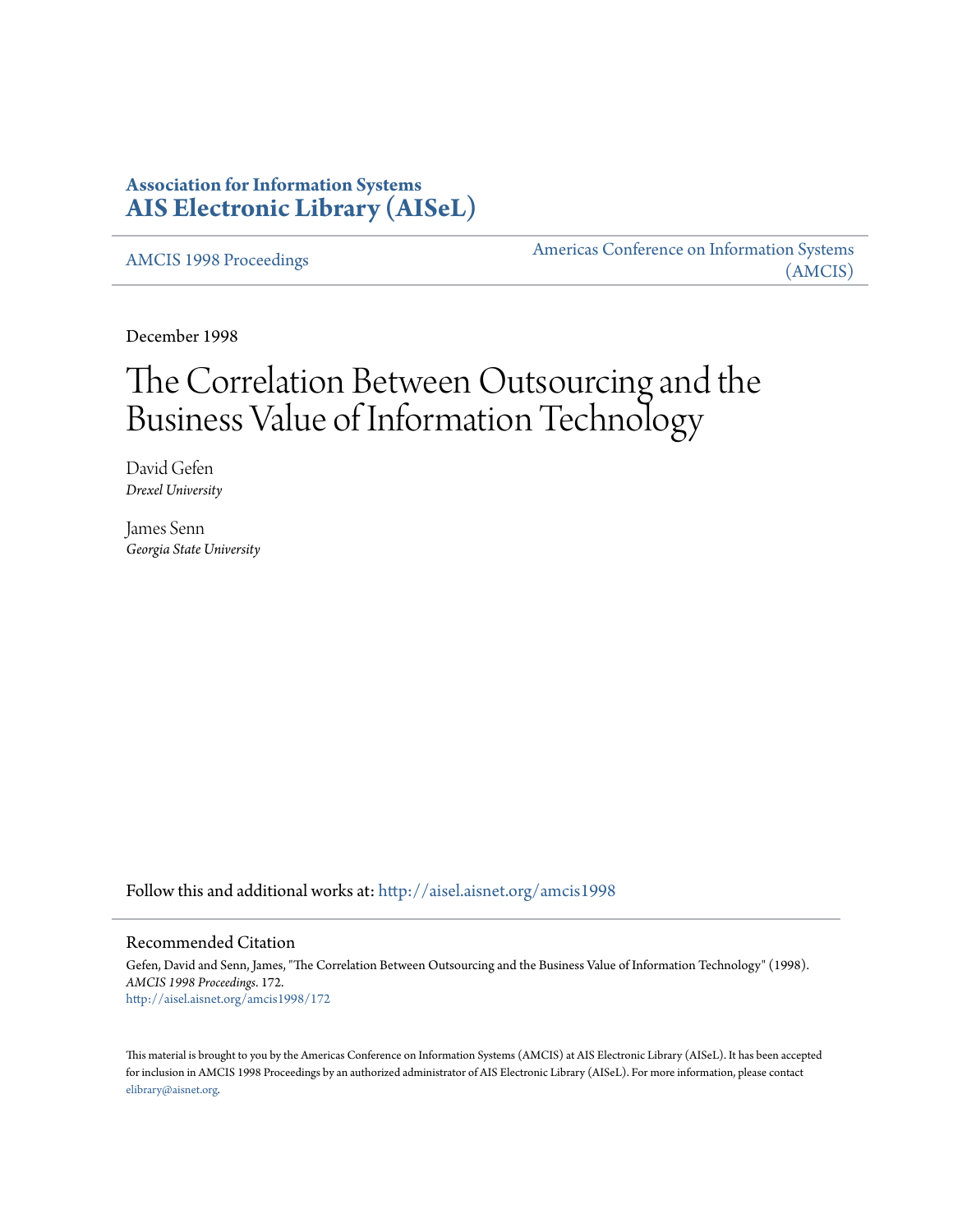# **The Correlation Between Outsourcing and the Business Value of Information Technology**

# **David Gefen**

Drexel University

# **James A. Senn** Georgia State University

#### **Abstract**

*Ensuring a return on information technology investments and deciding to outsource are closely intertwined. This paper reports research conducted to examine the association between these issues from the viewpoints of experienced executives, managers, and consultants in comparison with those of veteran information technology professionals. The results show that the expected results from outsourcing are changing. Moreover, understanding the areas where managers and IT professionals agree and where they differ provides valuable insights into strategies for gaining adequate returns on IT spending.*

#### **Introduction**

It is widely known that a significant and growing number of firms are outsourcing one or more aspects of their information technology (IT) functions. An even more substantial number of firms intend to undertake outsourcing, or are seriously investigating the feasibility of doing so [1]. Although the reasons a particular firm chooses outsourcing will vary, reduction in the cost of delivering services is among the most frequently reported objectives [4].

At the same time, senior executives and IT directors alike continue to express keen interest in assessing the value returned for their firms' ongoing spending on information technology [3]. At issue is whether firms can or should expect to undertake outsourcing without unduly affecting a return on IT spending in the form of increased business value to the enterprise.

In order to gain greater insight into these issues, an investigation was conducted (1) to identify the differing and implicit assumptions with respect to outsourcing held by experienced managers and consultants versus those of IT professionals, and (2) to understand how they relate its benefits to the business value associated with deployment of IT. The study, involving 207 practitioners, reveals both that the groups' view the cost reduction impact of outsourcing in significantly different ways and that they believe outsourcing *does not* reduce costs.

#### **Outsourcing as a Force in IT Management**

The outsourcing of IT, wherein a firm contracts with another to manage, develop, or maintain its IT functions [5] has been practiced since the earliest days of computing. However, the practice became highly visible when Eastman Kodak outsourced its IT operations to the IBM Corporation in 1989. Currently more than half of all midsize and large firms in the United States and other major international regions either outsource or plan to do so [6]. The trend toward corporate outsourcing is growing, with revenues generated by companies offering these services escalating from \$4 billion in 1989 to \$40 billion in 1996 [7]. The annual rate of growth, some 16% since 1989, is expected to accelerate. Some estimates size the outsourcing revenue stream at over \$54 billion by 1998 and project it to exceed \$76 billion by the year 2000 [2].

Companies outsource for diverse reasons, including (1) reduction of costs via subletting specific IT functions, (2) refocusing leadership attention on core business functions, (3) overcoming IT-related organizational challenges, and (4) to stimulate higher returns for costly IT training and development [4,6]. Experience has proven that the outcomes are not always consistent with expectations. A growing body of literature is documenting disappointments, painful experiences, and outright failures [2,3,8]. Moreover, investigators report that outsourcing is not as favorably viewed as it was only a few years ago [9].

These contrasting facts—growing revenue streams in the midst of increased frustrations and lowered expectations—merit careful investigation. Understanding why companies continue to outsource is a focus of this study.

#### **Research Program**

This research is part of a project addressing the following question: What forces contribute to or detract from the actual and perceived creation of business value resulting from spending for information technology. The following discussion addresses findings concerning the effect outsourcing has on the return on business value.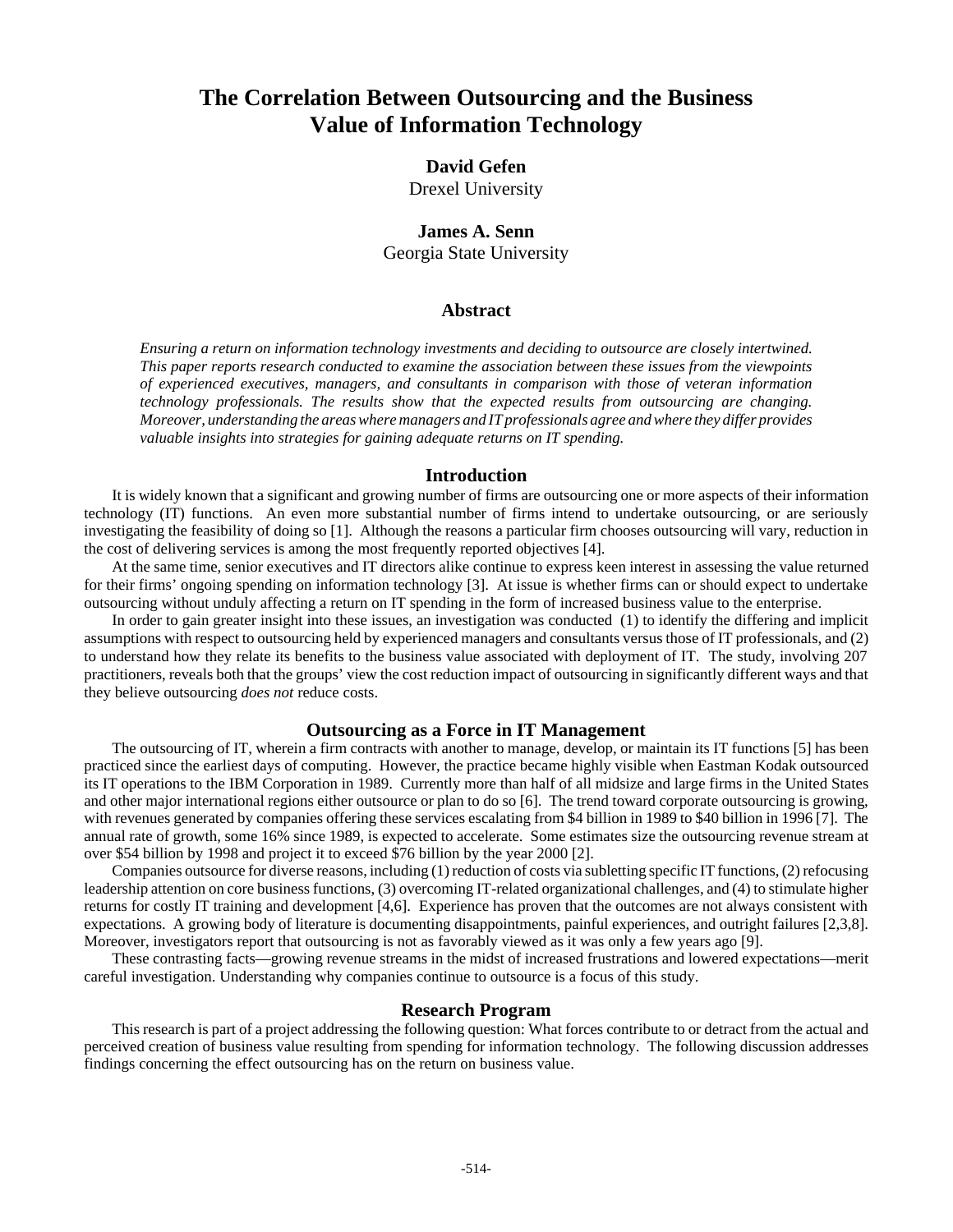#### *tem Validation and Data Collection*

In order to conduct this investigation, a series of evaluation items related to business value was first assembled from the field. Fourteen IT directors were convened for a day-long session focusing on the challenge of assessing business value. Among the 37 strategic and operational items emerging at the end of the day was the outsourcing of IT [9]. A three-step validation process was used to test and refine the items, producing the final set of 35 distinct items that were instilled in the research program.

#### *Data Collection*

A sample of 207 highly experienced managers, business consultants, and IT professionals participated in this investigation (3 participants were later dropped from the results). The sample represented all ranks: The management group (n=145) included CEOs, managing directors, line managers, project managers, and consultants. The IT professionals group (n=59) included CIOs, IT directors, and project managers.

At the end of one of several identical half-day industry workshops exploring IT trends, participants completed a 35-item questionnaire consisting of validated statements encapsulating the strategic and operational issues discussed above. All questions were of the same two-part format. A statement pertaining to business value and a brief explanation were presented as follows:

*Outsourcing IT is cheaper than "insourcing."* IT spending can be reduced by outsourcing all or parts

of the IT function to an appropriate third party.

Individuals were asked to indicate whether the subject of the statement constitutes a force that contributes to, detracts from, or has no effect on the business value of IT. In addition, they were asked to indicate their agreement with the accuracy of the statement using a 7-point Likert scale.

#### **Findings**

The association between the business value of IT and the impact of outsourcing is examined from 3 perspectives.

#### *Influence On The Business Value of IT*

The results show that managers and IT professionals view the impact of outsourcing on the business value returned from IT spending differently (Table 1). Managers indicate that outsourcing mildly *contributes* to business value, while IT professionals conclude that it *detracts* from the value of the firm's IT.

|                                                           | Non-IT<br><b>Personnel</b> | ſТ<br><b>Personnel</b> |
|-----------------------------------------------------------|----------------------------|------------------------|
| Outsourcing IT contributes to business value (Means)      | .0924<br>(.725)            | $-.1321$<br>(0.761)    |
| Outsourcing is cheaper than insourcing (1-7 Likert Scale) | 3.8092<br>(1.530)          | 3.5000<br>(1.851)      |

#### **Table 1. Assessment of Outsourcing**

#### *Outsourcing and the Value of Reduced IT Spending*

A correlation analysis was performed to understand how participants associate activities that increase the return from IT spending with the use of outsourcing to reduce spending levels (Table 2). Both strategic and operational variables were examined.

Although managers and IT professionals view the strategic factors associated with business value in virtually identical ways, there is no statistically significant association between those views and the likelihood that outsourcing will reduce IT spending levels. Simply stated, the participants are not predisposed to pursue outsourcing as a means of reducing spending when the issues are strategic in nature.

In contrast, the viewpoints of managers and IT professionals with respect to operational issues vary significantly. Manager assessments of outsourcing are *negatively* correlated with four factors: changing IT demands, the constant demand for IT applications, hidden IT costs, and the belief that IT managers are not effective business managers. In other words, managers do not associate these factors with the use of outsourcing to reduce IT spending. However, they *do* associate the limited business scope they perceive in IT managers and the fact that IT spending continues to occur with the choice of outsourcing as a means of reducing IT spending levels.

Table 2 shows how different the correlates are for IT professionals. They associate outsourcing with cost savings when IT spending totals are perceived as too high, when IT is feared, and when good benchmarks are unavailable. Significant correlates were also found when systems suffer from poor reliability, when the easy-to-do applications are already automated, and when there is a lack of fit between IT managers and users.